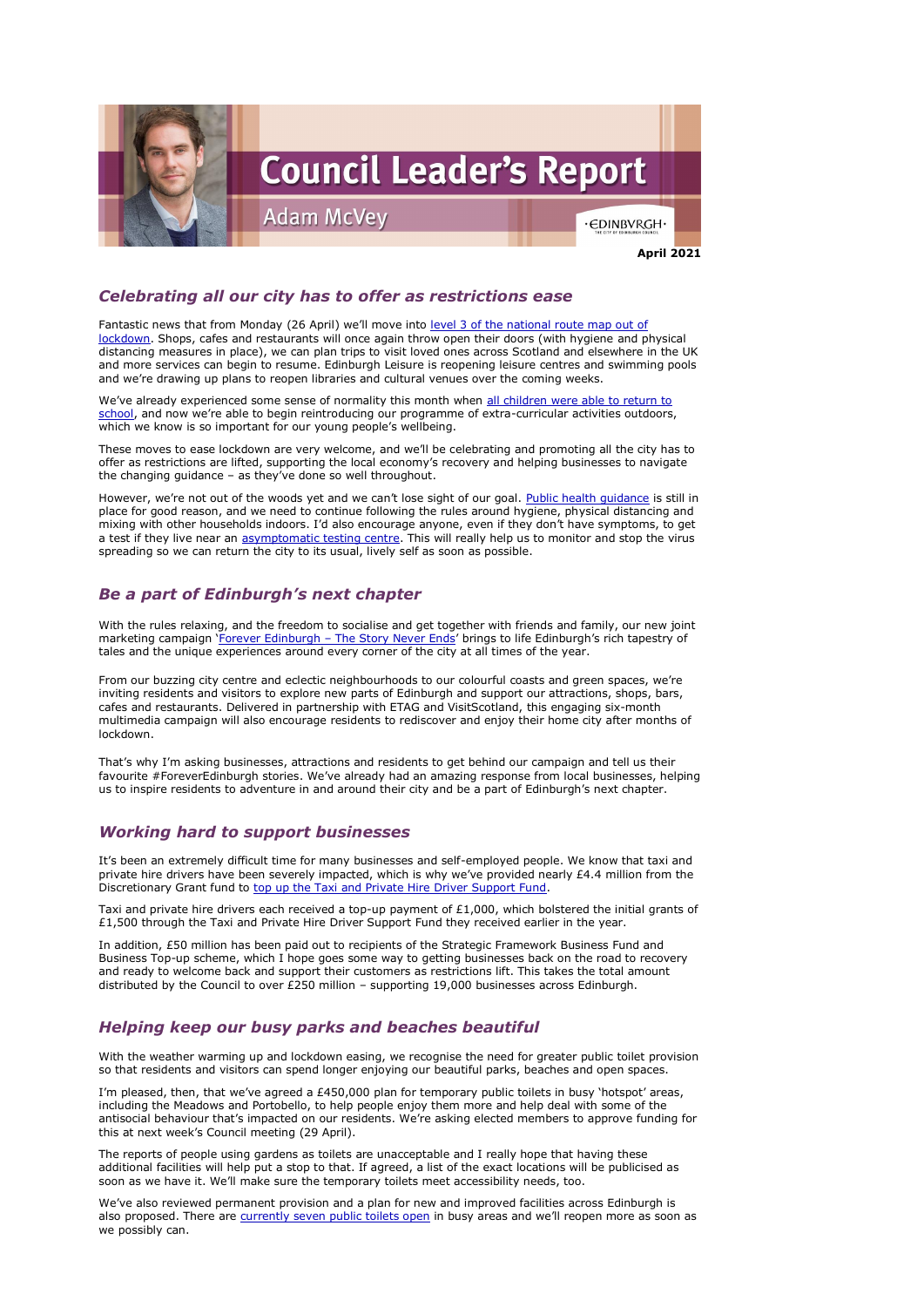### *Earth Day spurs the world on towards climate action*

Yesterday was **Earth Day 2021** – a global movement highlighting how we can all take action against climate change. Timely, then, that we published our [draft Council Emissions Reduction Plan,](https://www.edinburgh.gov.uk/news/article/13167/journey-to-net-zero-council-emissions-outlined-in-draft-plan#:~:text=The%20draft%20Council%20Emissions%20Reduction,of%20net%20zero%20by%202030.) setting out the first steps we will take to deliver on the city's net zero carbon target by 2030. It highlights the changes required in how we think about and tackle climate change and builds on the progress we're already making in reducing our emissions (62% - well in excess of our 42% target by 2020). Although our own emissions only account for 3% of Edinburgh's total emissions, we need to lead by example.

Tackling climate change is a chance to face into other societal issues, from poverty to people's health and wellbeing. That's why becoming a sustainable, net zero city is a core priority of the Council Business Plan, along with ending poverty by 2030 and ensuring wellbeing and equalities are enhanced for all.

['Growing Locally', Edinburgh's first food growing strategy](https://www.edinburgh.gov.uk/news/article/13173/interactive-map-highlights-food-growing-opportunities-across-the-city), examines ways in which Edinburgh can tackle food insecurity and improve people's access to fresh food. It also takes a look at the role food plays in our lives – from the benefits it has on our physical health and emotional and mental wellbeing, to improving the city's biodiversity and mitigating the effects of climate change.

### *Our Capital – in numbers*

We've been working extremely hard over the last year to maintain our services, so I was delighted to read the results of our [Capital Residents Survey.](https://www.edinburgh.gov.uk/news/article/13166/eight-out-of-ten-capital-residents-satisfied-with-council-services-survey-finds) The poll of 1,000+ residents showed that 80% of Edinburghers were satisfied with how we've delivered services during lockdown. Sixty-seven per cent of people who contacted us over the last year also said they were satisfied with the service they received. I know that colleagues across the Council will be really pleased that their tireless efforts have been recognised.

This new survey also sheds light on things like people's changing working habits during lockdown – 58% of participants are now working from home – and how they'd like us to deliver services in future. It's invaluable information for our own future planning so we can deliver services conveniently and sustainably, providing the best possible quality of life for residents.

If you'd like to pay your respects, you can post a message on our [virtual book of condolence,](https://www.edinburgh.gov.uk/blog/bookofcondolences/post/11476/book-of-condolences) which includes tributes from people all over the world.

Meanwhile, we also reflected on life, business, education and the state of our economy pre-pandemic through the  $14<sup>th</sup>$  [annual Edinburgh by Numbers report](https://www.edinburgh.gov.uk/downloads/download/13828/edinburgh-by-numbers). This year's report, covering the time period 2009 to 2019/20, gives us a sense of optimism as we look to build back a fairer, stronger and greener economy for the benefit of all our residents.

It was great to see that the vast majority believe, as we do, that climate change is an immediate and urgent problem with 73% expressing their concern, while the city recorded the fourth largest reduction in carbon dioxide emissions per population of UK major cities\* between 2011 to 2018, as we work towards our [ambitious target to reach net-zero emissions by 2030.](https://www.edinburgh.gov.uk/climate-2/climate-target-net-zero-2030/1)

## *Culture on the menu again this summer*

Over the last year, our vibrant and world-renowned cultural capital faced huge changes, with the cancellation of the festivals as we knew them and the closure of our venues.

Happily, though, our festivals are now able to plan their careful return as restrictions are slowly lifted again. The Edinburgh International Festival will welcome audiences back to live performances with temporary outdoor pavilions throughout the city in its [reimagined Festival for 2021.](https://www.eif.co.uk/festival-guide/news-and-blogs/2021-festival-goes-outdoors) Meanwhile the Edinburgh Festival [Fringe](https://www.edfringe.com/?gclid=EAIaIQobChMI5fT2u7KP8AIVV-3tCh0FKw83EAAYASAAEgLe_vD_BwE) has also announced its return from 6 to 30 August. Registration for acts opens next month and a range of scenarios are being planned for, from physically distanced live events to digital offerings.

As we continue to navigate the roadmap out of lockdown, much is still unknown about what the festivals will look like this August. But the great news is that they're coming back and with ticket numbers likely to be limited due to public health needs, performances will be a more intimate experience with most audience members being local residents. We'll do all we can to support our city's creatives and help their recovery.

## *Edinburgh bids farewell to its Duke*

Earlier this month, the Capital joined the rest of the nation in mourning the passing of the Duke of Edinburgh, with the Queen's Royal Representative in Edinburgh, Lord Lieutenant Frank Ross, leading tributes on our behalf.

Throughout his lifetime, Prince Philip showed great appreciation for this city and its people, regularly reaching out to fellow veterans and serving personnel and thousands of our children and students, both

through his longstanding links with our universities and, of course, the Duke of Edinburgh Award.

## *Have your say on 6 May*

With less than two weeks to go until the Scottish Parliament Election, our team is hard at work preparing for the Edinburgh count – a very different experience from previous years. The count will take place over two days, with final results for Edinburgh expected in the late afternoon/evening of Saturday 8 May.

On polling day itself (6 May), there will be additional hygiene and distancing measures at polling places to keep voters and staff safe. These include a fresh pencil for each voter, protective screens for polling staff, one-way systems in some venues, additional ventilation and limits to the number of voters in polling places at any one time.

This year, more than a quarter of Edinburgh's electorate (102,138 people) have opted for a postal vote. If you're voting this way, please make sure you post your vote in plenty of time – they must be received by